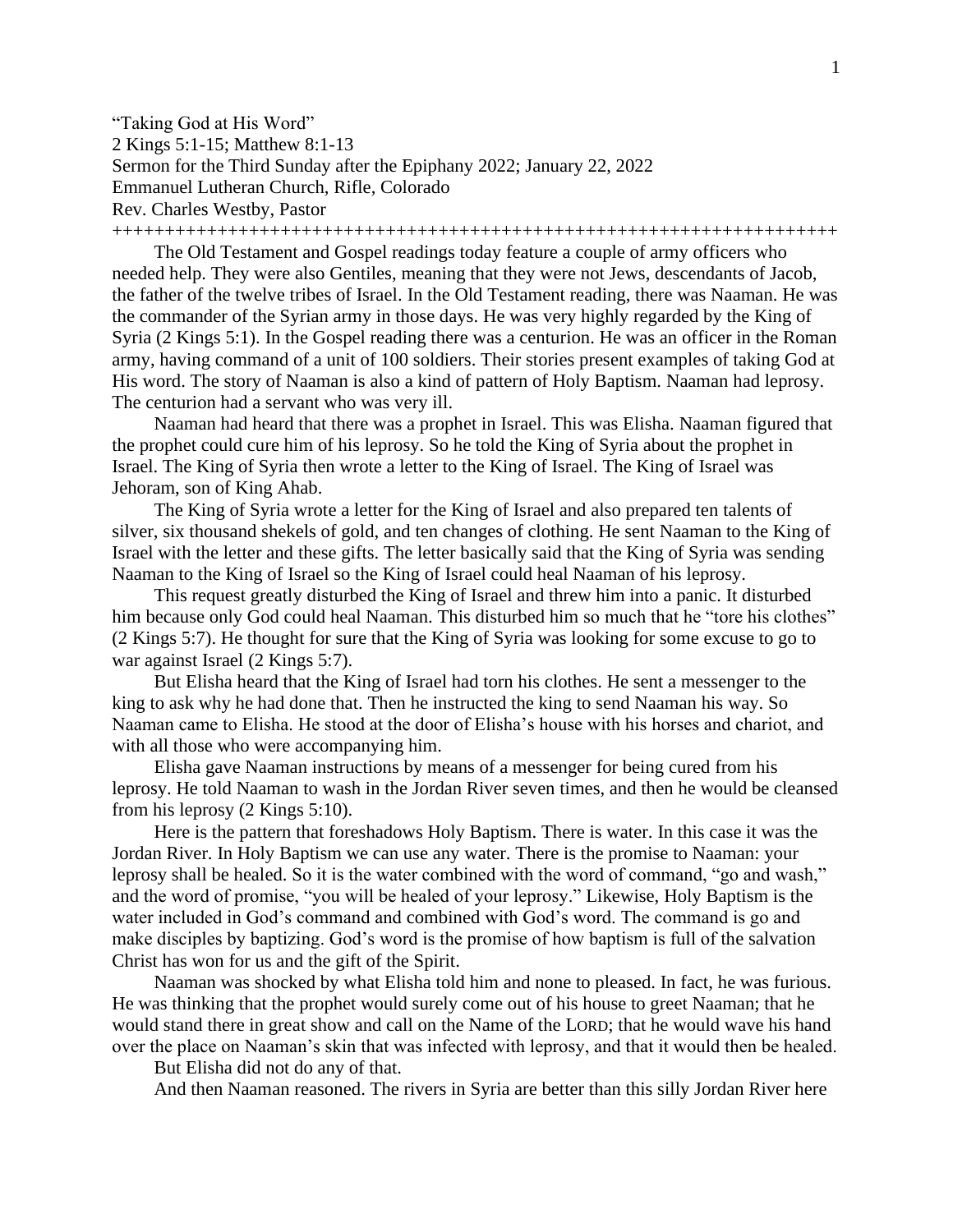in Israel. I could just as well wash in them and be healed. Why did I come all this way? Why did I trouble my master the King of Syria? He was so sure his reasoning was correct. So he rejected Elisha's instructions and went away in a rage (2 Kings 5:12).

But fortunately, Naaman had wise servants. They basically told Naaman to listen to the prophet of the LORD and follow his instructions. Naaman did so. He went and dipped himself seven times in Jordan. He was healed of the leprosy (2 Kings 5:14). He learned to take God at His word that He had spoken to him through the prophet Elisha.

So we too take Jesus at His word with respect to how he brings the promises of salvation in Him to us in His word and sacraments of Holy Baptism and Holy Communion.

Now we turn to the centurion. He came to Jesus for help. He too is an example of taking God at His word. The help he needed was that this servant was very ill. He was lying in bed paralyzed and severely tormented. Jesus said to him: "I will go and heal him" (Mat. 8:7).

This prompted a response from the centurion. He told Jesus that he was not worthy to have Jesus enter under his roof. So, the centurion told Jesus to only say the word, and his servant would be healed (Mat. 8:8). He then proceeded to explain that he too was a man under authority, so that when he tells someone to go somewhere, he goes, and to come to him, he comes, and to a servant do this, and he does it. He believes that Jesus is able to do the same thing with respect to his servant's illness. "Just say the word, Jesus, and it will done." Jesus says in response that He has not found such faith with anyone in Israel.

The great faith of the centurion that Jesus pointed out was that He trusted Jesus so that he took Jesus at His word. And He believed that Jesus's word would work the salvation he sought because it was Jesus's word. But the remarkable thing was that he was a Roman army officer who had such faith, in contrast to the children of Israel.

The Israelites were supposed to be the "sons" of the kingdom. Jesus thought that they were supposed to believe in God and the Messiah like this, "just say the word and it will be done." Why? Because they have the teaching of Genesis one where it tells us how God created all things. God said, and it was so. Here Jesus speaks with the creative power of God to restore and save, and it is so. And then there is Isaiah 55, where the LORD says, "My word shall not return to me empty but shall accomplish the purpose for which I sent it." Here Jesus speaks and His word accomplishes what it says. And yet, Jesus has not found this faith among the sons of the Kingdom, but has found it in this Roman centurion.

This teaches us that it is not any kind of ancestry, or social standing, or any other human credential, or the fact of identifying with a tradition that suffices in the kingdom of God. Rather, it is the faith that takes God at His word that suffices. This faith is directly tied to Jesus because Jesus speaks God's word as God the son in human flesh appearing. And He speaks God's word through the apostles and prophets.

And so Jesus warned that many who were natural sons of the kingdom of Israel, who did not have such faith, would be displaced from the kingdom by many others who come from all the points of the compass, east and west, who have such faith. Jew and gentile does not matter, but faith which takes Jesus at His word. And the sons of the kingdom will be cast out into outer darkness. And those who come from the four corners of the earth will sit down at the marriage feast of the lamb in His kingdom. Why? Because they have this faith, Jesus, at your word. Those who thought of themselves as the sons of the kingdom will be cast out. Why? Because they do not have this faith.

And so we have this faith: Jesus at your word. In Jesus's word we are taught wisdom regarding right and wrong, where we come from, and our destiny. At His word we are taught the